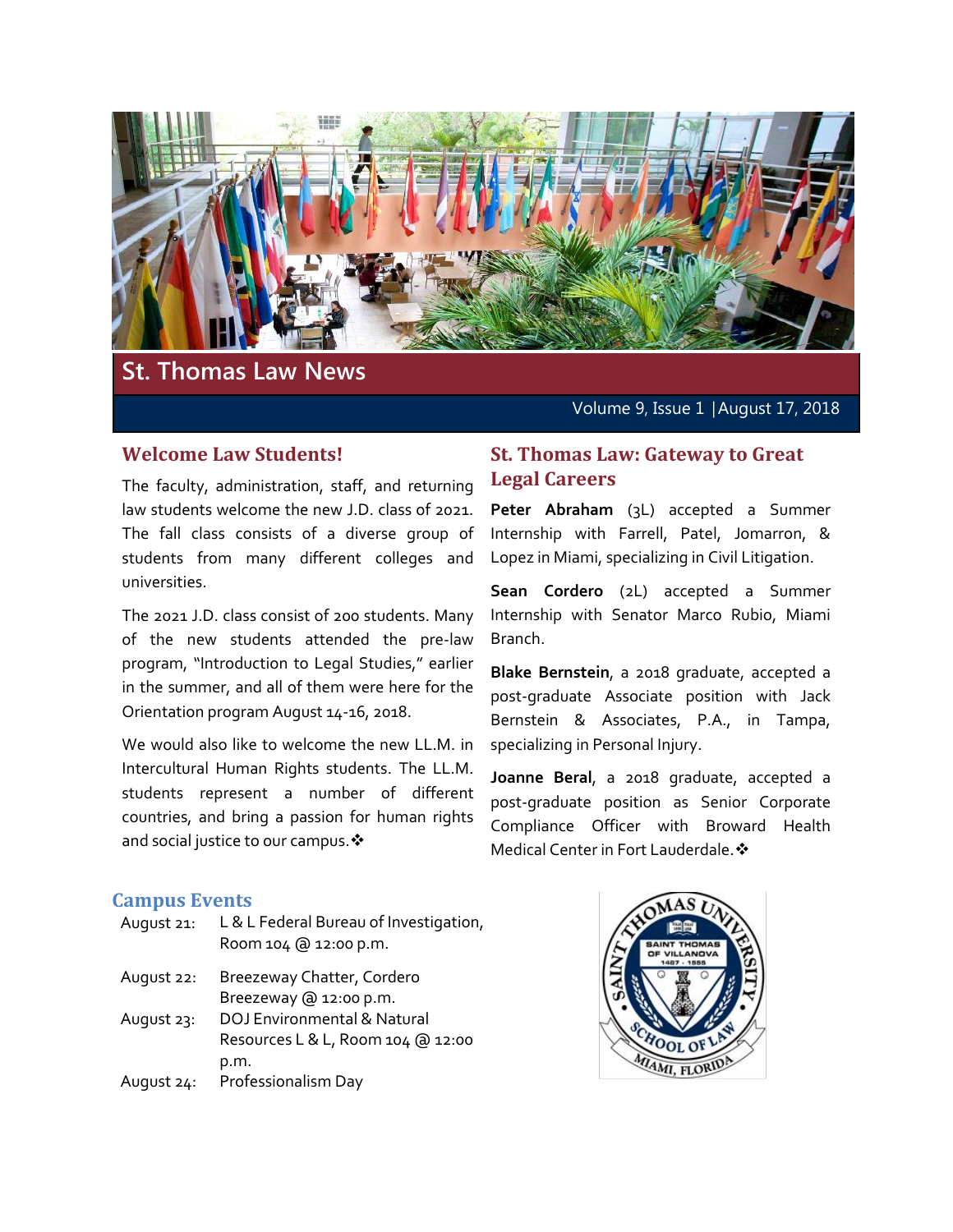August 30: L & L Department of Justice, A-112 @ 12:00 p.m.

## **St. Thomas Law Delegation Aids Migrant Families**

The humanitarian crisis caused by the separation of migrant children from their asylum-seeking parents has had an effect on everyone who has heard the heartbreaking stories.

The St. Thomas Law family answered the call, sprung into action, and headed to Texas to lend its much-needed expertise to assist detained and separated families. This time, the effort was launched by the Immigration Law Students Association (ILSA) at St. Thomas University, its president, **Andrea Valencia**, and immediate past president, **Diego Sánchez**. The ILSA raised its own funds with the help of generous contributions from our law school faculty members.

The St. Thomas Law Karnes Pro Bono Project partnered with [RAICES,](https://www.raicestexas.org/) a non-profit organization that remains on the front lines on



this issue. **Nathalia Lozano**, **Vanessa Baez**, and **Catherine Pérez** were the Project Coordinators.

This is the third such trip that St. Thomas Law has taken to the Karnes Detention Center in Texas, having gone there in 2016 to assist with immigrant issues.

But this trip was different. While all the stories are hard to hear and difficult to fathom, the ones that detail the ripping of children from their parents heighten the urgency of the situation.

Led, once again, by supervising St. Thomas Law Professor **Lauren Gilbert**, who teaches Constitutional Law, Family Law, Immigration Law, and an Immigration Seminar, the team was comprised of law students, professors, and mental health professionals.

The law students chosen for the 2018 team are the following: **Lucas Aisenberg** (3L), **Jacqueline Vázquez-Aldana** (3L), Vanessa Baez (3L), **Alida Bustos** (2L), **Sofi Henshaw** (2L), **Maria Cornu Laport** (2L), **Nathalia Lozano** (3L), **Stefanie Morse** (3L), **Donna Nasimov** (3L), **Jasmine Ramos** (3L), **Otto Ruiz Frantzen** (3L), and **Alexsandra Simoes** (3L).

The group also included a team of mental health experts: Professor **Judith Bachay** , Ph.D., from St. Thomas University; Lory Toledo, Executive Director of the Trauma Resolution Center who accompanied the December 2016 Karnes team; along with Carla Barrows, Camila Montesano, and Tizrah Neves.

### **St. Thomas Law Hosts Annual John J. Brunetti Human Trafficking Academy**

This summer, The John J. Brunetti Human Trafficking Academy hosted its weeklong professional development training from July 23<sup>rd</sup> to July 27<sup>th</sup>, 2018. The primary focus was addressing the issue of human trafficking within the United States.

The Academy, directed by St. Thomas Law Professor Dr. **Roza Pati**, welcomed 54 participants from around the country. These participants represented various professional groups including social service providers, child protective investigators, psychologists, government representatives,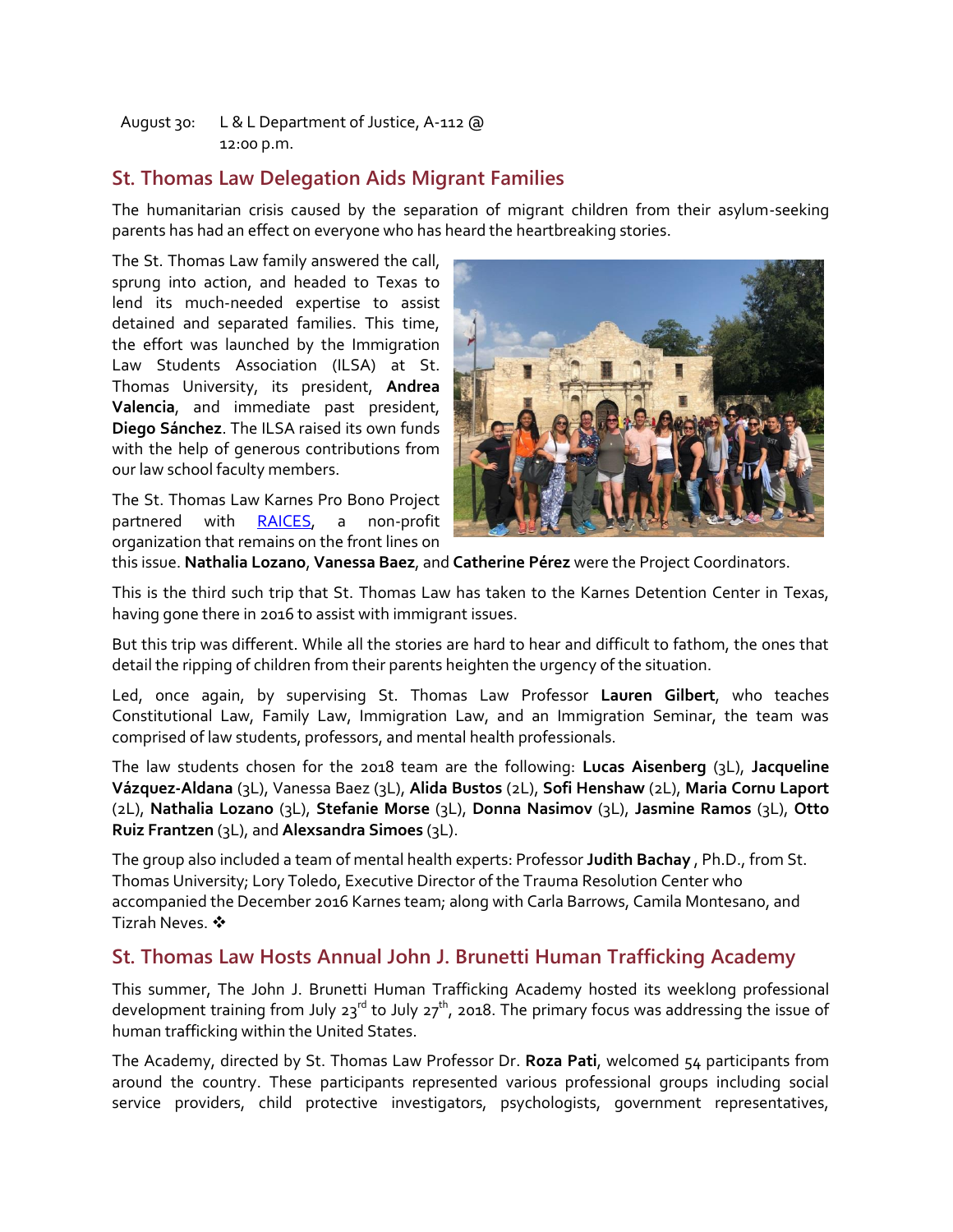attorneys, law enforcement, teachers, academics, human rights advocates, entrepreneurs, students, and faith-based organizations. The Academy was especially pleased to welcome several recipients of the 2018 Survivor Scholarship, generously funded by the Thomas E. Lemons Foundation.

Rev. Msgr. Franklyn Casale, former President of St. Thomas University, paid tribute to Mr. John J. Brunetti for his support to St. Thomas University over



the years and his most recent contribution to the Human Trafficking Academy, which now bears his name.

The Academy consisted of 15 training courses taught by top-experts in the field, drawing from their own professional and personal experiences.

This intensive week of training was organized to empower anti-trafficking professionals and advocates with the tools and knowledge to work as effectively and compassionately as possible against the scourge of human trafficking.  $\clubsuit$ 

### **St. Thomas Law Review Welcomes New Members**

The *St. Thomas Law Review* 2018-2019 Executive Board would like to congratulate the following students on become Member Candidates: **Liaran Aleman**, **Jessica Álvarez**, **Marina Barinshtein**, **Crhistian Batallas**, **Andrew Bratslavsky**, **Shameequa Buxton**, **Lauren Cabrera**, **Marielys Concepción**, **Marcus Davide**, **José De Los Santos**, **Carolina Del Campo**, **Jennifer Francisco**, **Heidy González**, **Michelle González**, **Tracey Joseph**, **Tahimi Magrans**, **Jonathan Manoy**, **Leah Maurer**, **Antoinette Mederos**, **Jonathan Negron Kernizan, Layla Nguyen**, **Gianni Piantini**, **Ernesto Rivero**, **Ivana Romero**, **Jikky Thankachan**, **Keith Tomson**, and **Steven Waldman**.

#### **Kozyak Mentoring Board Luncheon**

On June 13, the Kozyak Mentoring Board hosted a luncheon at the Historic Police Courthouse and Museum. The museum was the original Black (Historic Negro) Police Station. One of the original Black Police Officers spoke about his experiences as a Patrol Man in Miami in the 1950-1960s. He retired in the 1980s. Judge H.T. Smith spoke about the cases Supreme Court Justice Thurgood Marshall argued in Miami-Dade County. It was an excellent opportunity for our law students to meet other law students from the University of Florida, Nova University, Florida International University, and the University of Miami. ❖

#### **Florida's Constitution Revision Panel Discussion**

On June 6, 2018, St. Thomas Law held the first panel discussion regarding the November Ballot Amendments proposed by the Constitutional Revision Commission since their submission. Organized and moderated by St. Thomas Law Professor and Partner at Akerman, **Joni Armstrong Coffey**. The distinguished panelists were Constitution Revision Commissioner José Félix "Pepi" Díaz, an executive vice president at governmental affairs firm Ballard Partners, a partner at Panza, Maurer, & Maynard, and a former Florida state representative where he led the Commerce Committee, overseeing gaming, economic development, regulated industries, and tourism; Commissioner Roberto Martinez, a widely recognized litigation attorney and a partner at Colson Hicks Eidson; and William Spicola, General Counsel of the Constitution Revision Commission, who previously served in the Governor's Office as General Counsel and prior to that as the General Counsel at the Florida Department of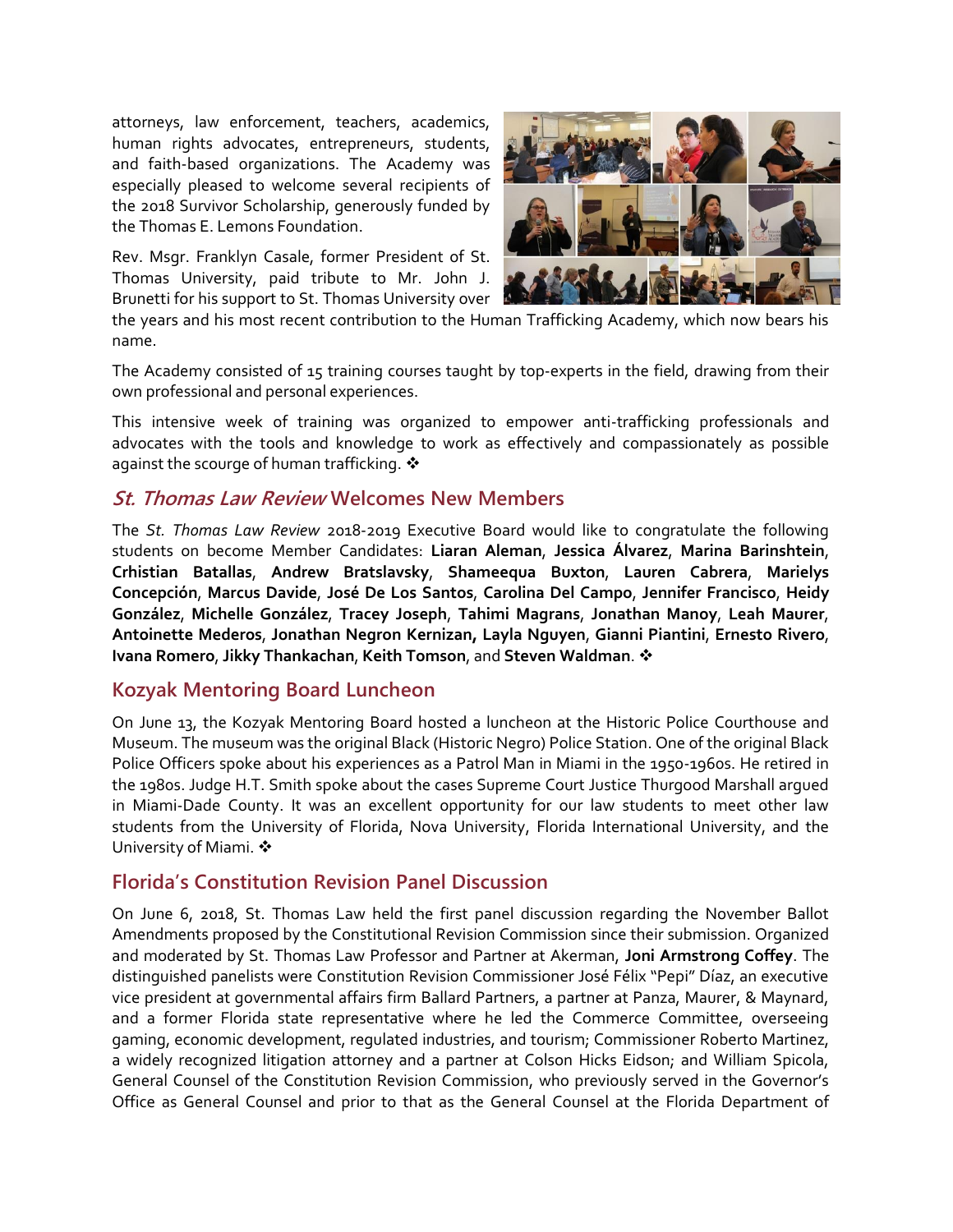Business and Professional Regulation. The welcome was given by the Acting Provost of St. Thomas University, **Alfredo Garcia**.

### **South Miami Kendall Bar Association**

On June 6, 2018, **David Bixby** (3L) was awarded the South Miami Kendall Bar Association (SMKBA) scholarship presented at the SMKBA's Annual Banquet in Coral Gables. The evening consisted of excellent food, entertainment, and a wonderful opportunity to meet lawyers and judges from the South Florida area. The scholarship was presented by its donor, attorney Nancy C. Wear.  $\mathbf{\hat{*}}$ 

### **Broward County Hispanic Bar Association Scholarship Gala**

On June 2, 2018, the Broward County Hispanic Bar Association celebrated its 29<sup>th</sup> Annual Installation & Scholarship Gala at Pier 66 Hotel & Marina in Fort Lauderdale. One of the annual scholarships is awarded to a St. Thomas Law student; this year's recipient was **Jonathan N. Kernizan** (2L). The BCHBA Scholarship amount is matched by St. Thomas Law and the money used toward tuition, books, fees, or living expenses.

### **Miami-Dade County Public School's Project Citizen's State Finals**

On May 21<sup>st</sup>, St. Thomas Law hosted the Miami-Dade County Public School's Project Citizen's State Finals competition. Nine schools participated with approximately 100 attendees. This event was organized by Mrs. Erin Watson, Program Director for The Florida Law Related Education Association, Inc., and Annette Boyd-Pitts of The Bar's Law Related Educated Committee. **Laura Varela**, Career Counselor, and **Andrej Milic**, Assistant Director of Admissions, from St. Thomas Law participated as judges for the competition.  $\mathbf{\hat{*}}$ 

### **Fifth Annual Miami-Dade Public School Legal Initiative**

On Friday, May 18<sup>th</sup>, St. Thomas Law hosted the 5th Annual Miami-Dade Public Schools Legal Initiative in which local high school and middle school students learned about careers in law and law enforcement from attorneys, judges, and other professionals. This year, Justice Quince and Annette Boyd-Pitts of The Bar's Law Related Educated Committee facilitated the fact pattern exercise, and more than 165 students participated. Silvia Velazquez, Director of Program Development and Outreach - Tax Clinic, assisted with organizing this event.

### **Hispanic Unity of Florida Training**

On May 15, 2018, Hispanic Unity of Florida hosted a training workshop for law students at St. Thomas Law. Students were trained in how to assist eligible legal permanent residents become U.S. Citizens by completing naturalization applications. Ms. Magaly Alvarado, Senior Program Manager, and Ms. Evgeniya Nechyparenka, Paralegal, presented the training.

#### **Student Achievements**

**Ashley Larkin** (2L) accepted a Summer Internship with Judge William Altfield, Eleventh Judicial Circuit of Florida, Domestic Violence Division in Miami.

**Na'imah J. Lafferty**, (3L) was selected to receive the 2018 Kozyak Minority Mentoring Foundation Summer Fellowship Scholarship, and will work with Legal Services of Greater Miami, Low Income Taxpayer Clinic.

**Gisselle Ortiz** (2L) accepted a paid Summer Internship with the Macey Law Firm in Coral Gables, specializing in Criminal Defense (specifically Drug Trafficking).  $\cdot$